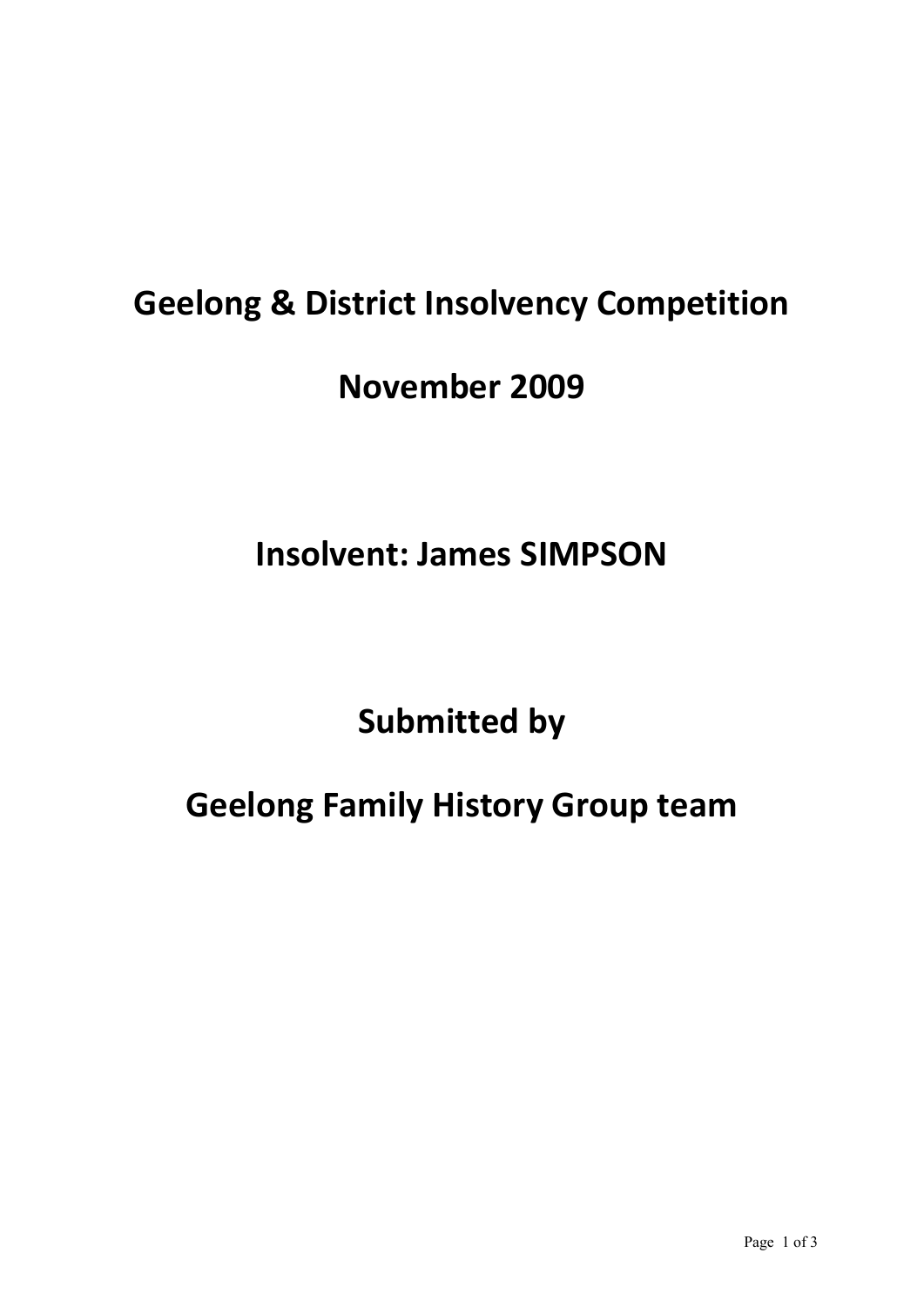#### **James SIMPSON**

As settlers arrived in the parish of Murroon, 20 miles from Colac, mainly as labourers for the large station holders, the beginnings of a settlement soon developed. The main industries that developed were timber getting from the rich sources of the Otway ranges, general farming and dairying. One supposes that most farms attempted to be self sufficient as it was some journey to nearby towns with stores. The only lighting would have been candles and later kerosene lamps.

Glimpses of life are few and far between but a report in January 1864 1 of conditions at Murroon and Bambra relate ……

*"our summer sun has during the past few weeks most delightfully cheered the appearance of this remote part of the farm world. Dried up impassable roads, gladdened gardens, ripened fruit and prepared harvest fields for the scythe and sickle and a bountiful harvest is expected."* 

Life was certainly hard with various tasks having to be carried out before the settler began working for a living - a house would have to be built, usually of weatherboards and shingled roof. Clearing and fencing were necessary, jobs that could be done hand-in-hand.

Ploughing was usually done with a single furrow plough pulled by a couple of horses or bullocks. Farms were usually mixed with cows, pigs, sheep and fowls all contributing to the income. The main crops were potatoes, turnips, oats and peas. Orchards were usually a necessity and water was carted from a creek.

The first recorded sales that have been found in the *Geelong Advertiser* were advertised on the 22<sup>nd</sup> January 1853. One allotment of 72 acres sold for 30/- per acre and then allotments varying from 106 acres to 185 acres all sold for 1 pound per acre. In December 1865 further land sales were to take place at Colac. In all there were 36 allotments at Murroon varying from 74 acres to 235 acres but they were 'withdrawn from sale and would form a portion of agricultural area which would be opened up for selection on the 20<sup>th</sup> of this month. The land "was situated on the Barwon River, 16 miles south-west of Colac and we hope that readers in that district will receive this intimation in time enough to prevent a long and useless journey".<sup>2</sup>

In 1870 James Simpson was a bullock driver at Murroon on 20 acres with a hut and brush fence.<sup>3</sup> In Land Selection Files 29 Dec 1873 John had applied for ownership of this land, Allotment 82A.4

By June 1878 James was a labourer and filed for Insolvency - due to illness of both himself, his wife and daughter, and the inability through illness to earn money. No reference can be found to his marriage or to the birth of this child. James owed  $\pounds 58/7/6.5$  A Formal meeting was held on 12 June with 'no debts proven and meeting closed'. A year later James applied for a certificate of discharge from his debts. This was granted, conditional on his giving up the lease of a selection of 20 acres of land.

In a letter to the Local Land Board, Geelong on 29 April 1880, James stated he was not in a position to pay the rent but requested that the lease not be forfeited. Simpson has assigned the lease to the Official Assignee for the benefit of his creditors, by the direction of the judge, it being a condition that his Certificate should issue upon his surrendering this lease, it being the only available asset. The Official

 $\overline{\phantom{a}}$ 

<sup>1</sup> Geelong Advertiser 1864

<sup>2</sup> Geelong Advertiser 5.12.1865

<sup>3</sup> Winchelsea Shire Rate Book 1870

<sup>4</sup> PROV Land Selection Files : No: 47813/19.20

<sup>5</sup> PROV Insolvency Files VPRS 851/107/2928, Colac Herald 9 June 1878